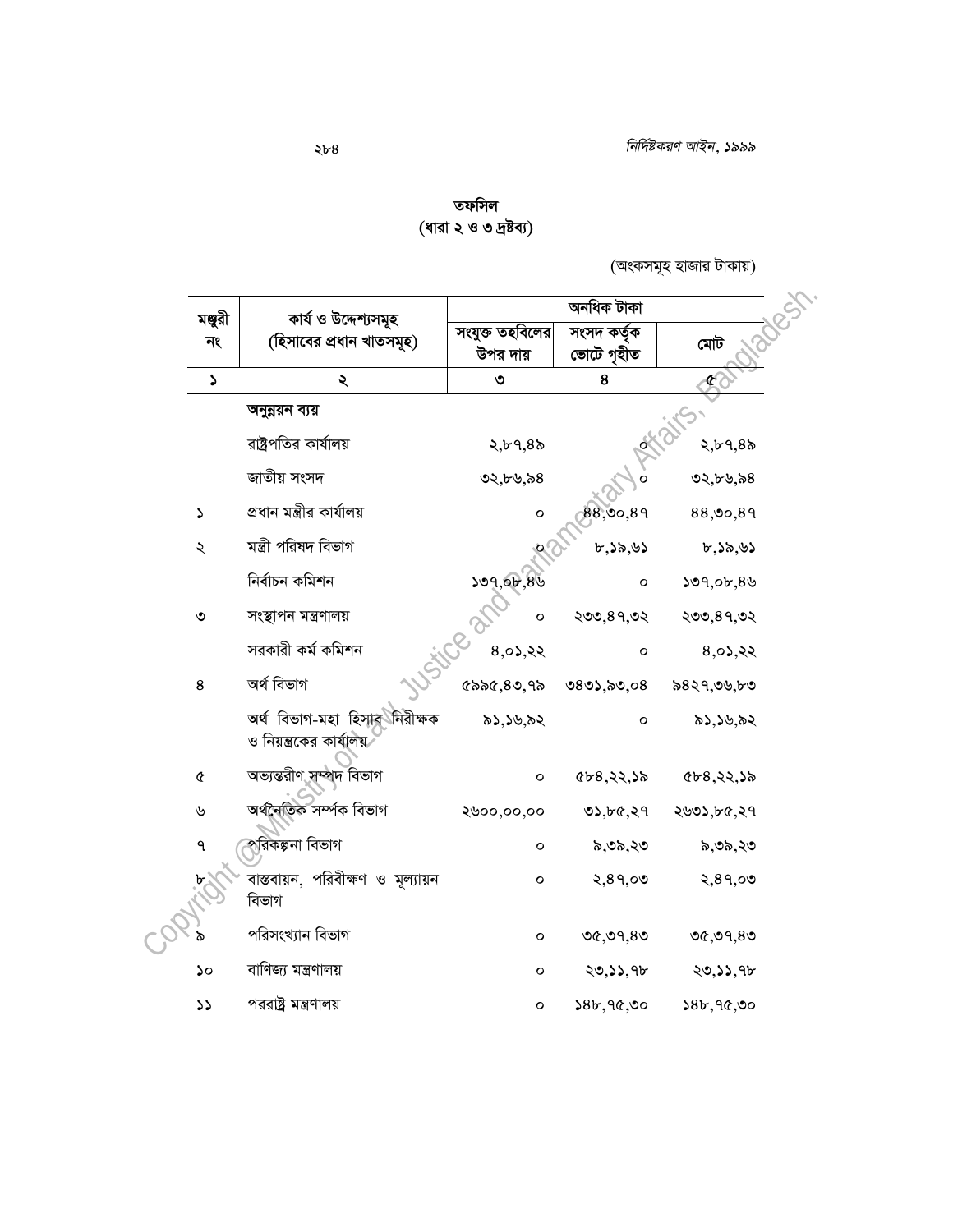|                       | কাৰ্য ও উদ্দেশ্যসমূহ                    | অনধিক টাকা                  |                           |               |
|-----------------------|-----------------------------------------|-----------------------------|---------------------------|---------------|
| মঞ্জুরী<br>নং         | (হিসাবের প্রধান খাতসমূহ)                | সংযুক্ত তহবিলের<br>উপর দায় | সংসদ কৰ্তৃক<br>ভোটে গৃহীত | মেটি          |
| $\blacktriangleright$ | ২                                       | ৩                           | 8                         | ¢             |
| ১২                    | প্ৰতিরক্ষা মন্ত্ৰণালয়                  | ৫৬,০০                       | 0.55, 29, 96              | 0.55, b.0, 96 |
| ১৩                    | আইন, বিচার ও সংসদ বিষয়ক<br>মন্ত্রণালয় | 50,000,89                   | ১০০,৪০,৯৩                 | 333,00,80     |
| 58                    | স্বরাষ্ট্র মন্ত্রণালয়                  | $\mathbf{o}$                | 5869,55,05                | ১৪৫৭,৯৯,৩১    |
| ১৫                    | প্ৰাথমিক ও গণশিক্ষা বিভাগ               | о                           | ১৩৩৩,৮৩,৩৪                | ১৩৩৩,৮৩,৩৪    |
| ১৬                    | শিক্ষা মন্ত্ৰণালয়                      | O                           | ১৮৮৬,৩২,৮৮                | ১৮৮৬,৩২,৮৮    |
| 59                    | বিজ্ঞান ও প্রযুক্তি মন্ত্রণালয়         | О                           | 85,50,85                  | b, 2b, 8      |
| ১৮                    | স্বাস্থ্য ও পরিবার কল্যাণ মন্ত্রণালয়   |                             | ৯৯০,২০,৬৩                 | ৯৯০,২০,৬৩     |
| ১৯                    | সমাজকল্যাণ মন্ত্ৰণালয়                  | $\infty$                    | 508,56,56                 | ১৩৪,১৮,১৫     |
| ২০                    | মহিলা ও শিশু বিষয়ক মন্ত্রণালয়         | Ce and K<br>O               | ১৬,৯১,৮৬                  | ১৬,৯১,৮৬      |
| ২১                    | শ্ৰম ও কৰ্মসংস্থান মন্ত্ৰণালয়          | о                           | ২৯,৮১,৬৫                  | ২৯,৮১,৬৫      |
| ২২                    | গৃহায়ন ও গণপূৰ্ত মন্ত্ৰণালয়           | о                           | ২৫১,৪৪,৩৮                 | ২৫১,৪৪,৩৮     |
| ২৩                    | তথ্য মন্ত্ৰণালয়                        | о                           | ১২১,৪৩,৯৪                 | ১২১,৪৩,৯৪     |
| ২৪                    | সংস্কৃতি বিষয়ক মন্ত্ৰণালয়             | о                           | ২৮,৯৬,২১                  | ২৮,৯৬,২১      |
| ২৫                    | ধৰ্ম বিষয়ক মন্ত্ৰণালয়                 | o                           | ২১,২৭,২১                  | २১,२१,२১      |
| ২৬                    | যুব ও ক্রীড়া মন্ত্রণালয়               | о                           | ৩৭,৩৮,১৮                  | ৩৭,৩৮,১৮      |
| ২৭                    | ষ্ঠানীয় সরকার বিভাগ                    | O                           | ৩০৮,৫৯,৮৫                 | ৩০৮,৫৯,৮৫     |
| ২৮                    | পল্লী উন্নয়ন ও সমবায় বিভাগ            | $\mathbf{o}$                | ৭৯,৫৫,২০                  | ৭৯,৫৫,২০      |
| ২৯                    | শিল্প মন্ত্ৰণালয়                       | о                           | ২৪,২৭,১২                  | २८,२१,১२      |
| ৩০                    | পাট মন্ত্ৰণালয়                         | O                           | ৭,৬১,৭৩                   | ৭,৬১,৭৩       |
| ৩১                    | বস্ত্ৰ মন্ত্ৰণালয়                      | O                           | 55,09,85                  | 55,09,85      |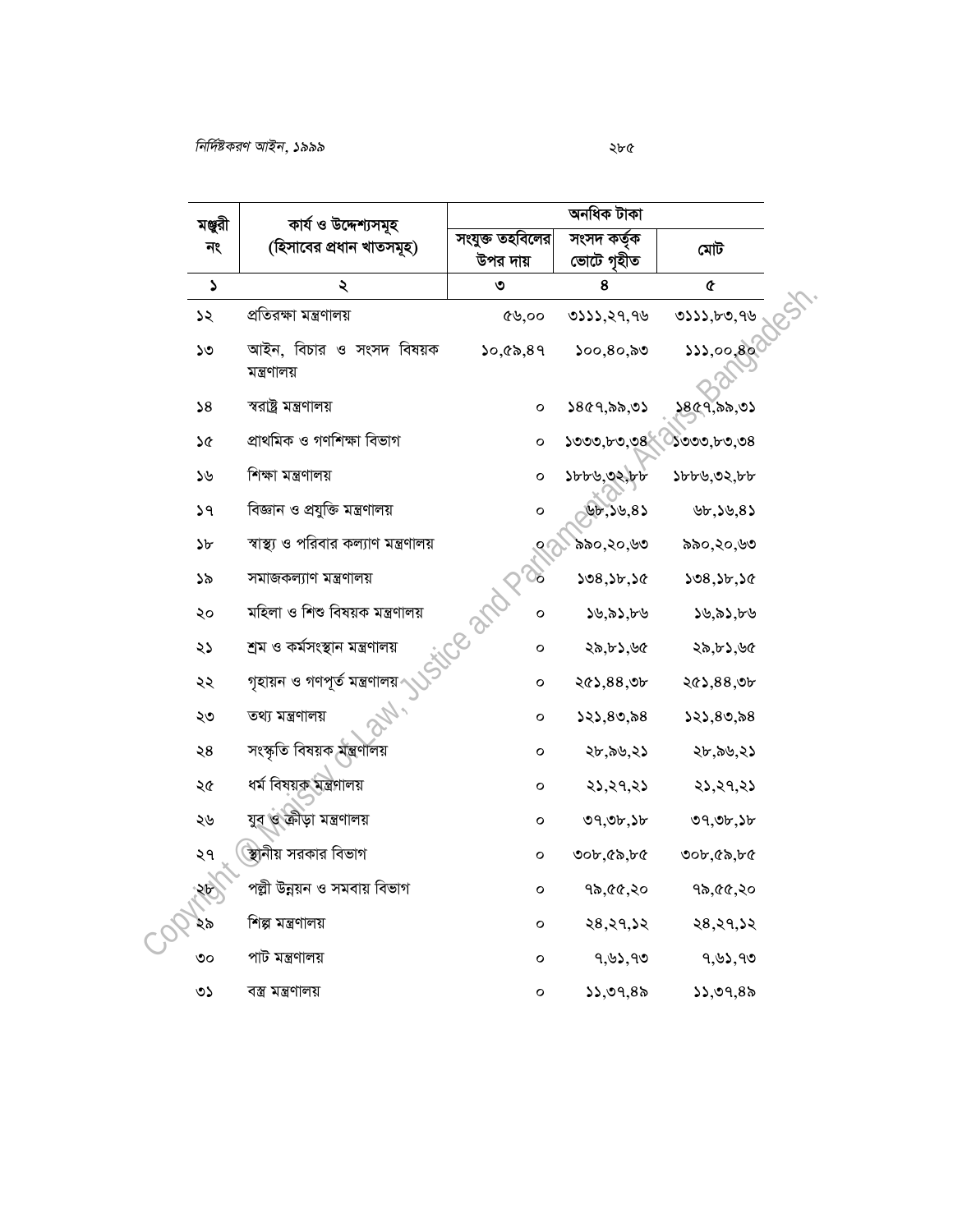|                | মঞ্জুরী<br>কাৰ্য ও উদ্দেশ্যসমূহ<br>(হিসাবের প্রধান খাতসমূহ)<br>নং | অনধিক টাকা                  |                           |                                    |
|----------------|-------------------------------------------------------------------|-----------------------------|---------------------------|------------------------------------|
|                |                                                                   | সংযুক্ত তহবিলের<br>উপর দায় | সংসদ কৰ্তৃক<br>ভোটে গৃহীত | মেট                                |
| S              | ২                                                                 | ৩                           | 8                         | ¢                                  |
| ৩২             | জ্গালানী ও খনিজ সম্পদ বিভাগ                                       | $\circ$                     | 0,90,08                   | 0,90,08                            |
| ৩৩             | কৃষি মন্ত্ৰণালয়                                                  | о                           | ২৮৭,৭৭,৯২                 | ২৮৭,৭৭,৯২                          |
| $\mathcal{S}$  | মৎস্য ও পশু সম্পদ মন্ত্ৰণালয়                                     | о                           | ১২৪,২৭,৯৮                 | ১২৪,২৭,৯৮                          |
| ৩৫             | পরিবেশ ও বন মন্ত্রণালয়                                           | о                           | (0, 50, 8)                | (0, 50, 8)                         |
| ৩৬             | ভূমি মন্ত্রণালয়                                                  | о                           | 268,98,50                 | 568,98,50                          |
| ৩৭             | পানি সম্পদ মন্ত্ৰণালয়                                            | О                           | ১৩৪,১৩,৩৬                 | ১৩৪,১৩,৩৬                          |
| ৩৮             | খাদ্য মন্ত্ৰণালয়                                                 | b, b0, 00                   | ২৪৪৩,৬৮,৮১                | 2800, 8b, b                        |
| ৩৯             | দুৰ্যোগ<br>ব্যবস্থাপনা<br>ত্ৰাণ<br>$\mathcal{O}$<br>মন্ত্রণালয়   |                             | 860,88,99                 | 80,98,99                           |
| 80             | সড়ক ও রেলপথ বিভাগ                                                | 28,00,08                    | $b$ ০৪,৩৯,১০              | b30, b8, 88                        |
| $8\sqrt{ }$    | নৌ-পরিবহন মন্ত্রণালয়                                             | о                           | ২৩,৯২,৯৪                  | ২৩,৯২,৯৪                           |
| 85             | বিমান<br>পরিবহন<br>বেসামরিক<br>পৰ্যটন মন্ত্ৰণালয়।                | O                           | 5,59,60                   | 5,59,60                            |
| 8 <sup>o</sup> | ডাক ও টেলিযোগাযোগ মন্ত্রণালয়                                     | 58,90,00                    | 609,00,96                 | 902, 90, 90                        |
| 88             | পাৰ্বত্য চট্টগ্ৰাম বিষয়ক মন্ত্ৰণালয়                             | О                           | 90,95,90                  | 90,95,90                           |
| 8 <sub>0</sub> | বিদ্যুৎ বিভাগ                                                     | $\mathbf{o}$                | ১,৫৮,০৯                   | $\lambda, c b, c b$                |
|                | মোট অনুন্নয়ন ব্যয়                                               |                             |                           | ৯০৯৫,৭০,৬৩ ১৯৬৪০,১৫,১২ ২৮৭৩৫,৮৫,৭৫ |
| 89             | জাতীয় সংসদ                                                       | O                           | $Q, b$ 0,00               | $Q, b$ 0,00                        |
| 89             | প্রধানমন্ত্রীর কার্যালয়                                          | $\circ$                     | ৯৩,৭৪,০০                  | ৯৩,৭৪,০০                           |
| 8 <sub>b</sub> | মন্ত্ৰিপরিষদ বিভাগ                                                | о                           | ১২,৩৭,১০                  | 52,09,50                           |
| 8 <sub>o</sub> | স্পেশাল এ্যাফেয়ার্স বিভাগ                                        | $\mathbf{o}$                | 0,00,00                   | 0,00,00                            |
| 6Q             | নিৰ্বাচন কমিশন                                                    | $\circ$                     | ৯৩,১৫,৪৪                  | ৯৩,১৫,৪৪                           |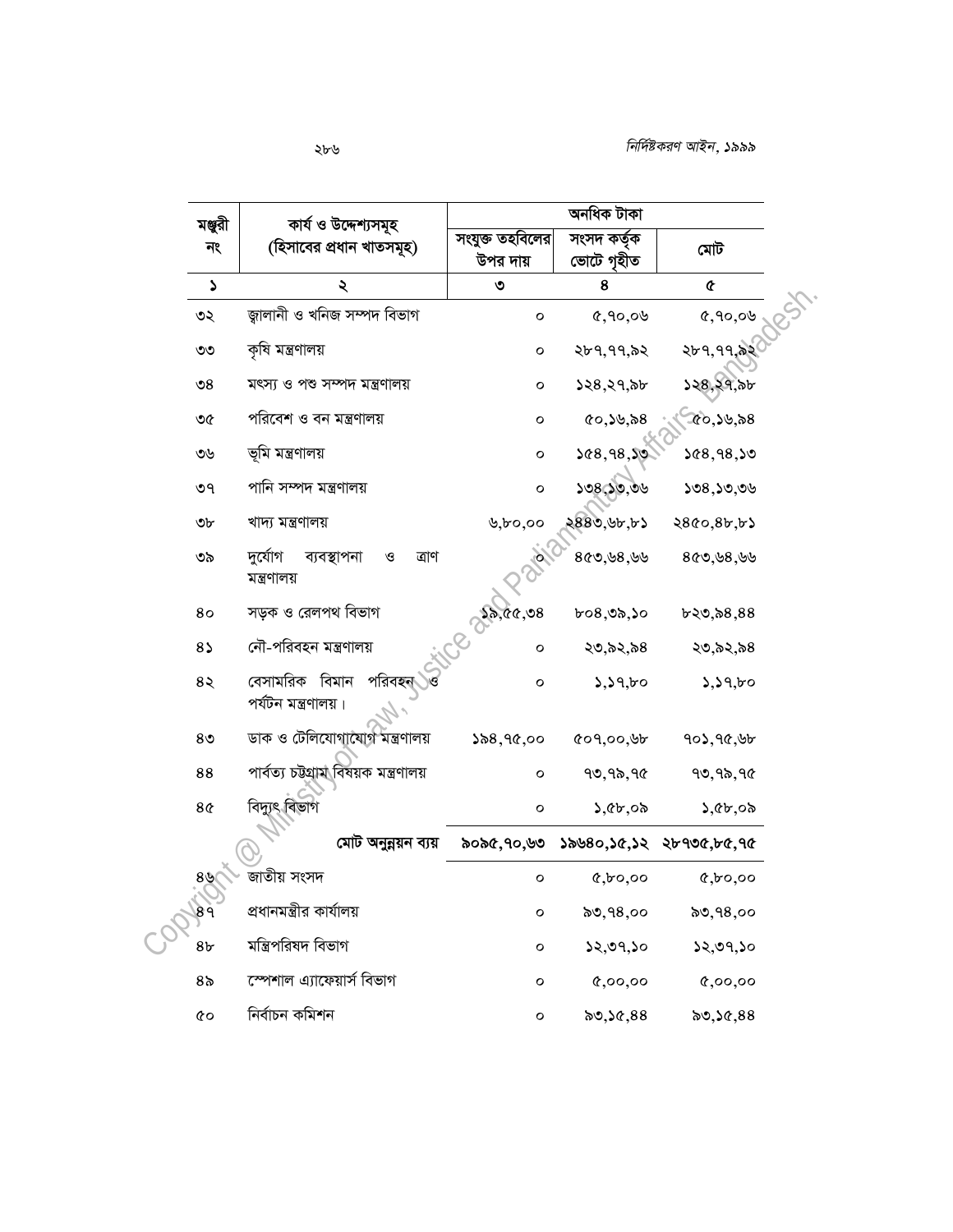| মঞ্জুরী               | কাৰ্য ও উদ্দেশ্যসমূহ                       | অনধিক টাকা                  |                           |                     |
|-----------------------|--------------------------------------------|-----------------------------|---------------------------|---------------------|
| নং                    | (হিসাবের প্রধান খাতসমূহ)                   | সংযুক্ত তহবিলের<br>উপর দায় | সংসদ কৰ্তৃক<br>ভোটে গৃহীত | মেট                 |
| $\blacktriangleright$ | ২                                          | ৩                           | 8                         | $\pmb{\mathcal{C}}$ |
| <b>CS</b>             | সংস্থাপন মন্ত্ৰণালয়                       | $\mathbf{o}$                | ৫৭,২০,০০                  | <b>৫৭,২০,০০</b>     |
| ৫২                    | অৰ্থ বিভাগ                                 | о                           | ২৬,৭৩,০০                  | ২৬,৭৩,০০            |
| ৫৩                    | অভ্যন্তরীণ সম্পদ বিভাগ                     | о                           | 83,58                     | ES, 50              |
| 68                    | অৰ্থনৈতিক সম্পদ বিভাগ                      | O                           | ৯,২৬,০০                   | ১৯,২৬,০০            |
| 66                    | পরিকল্পনা বিভাগ                            | о                           | ১৫৭,০৯,৮৮                 | 69,00,00            |
| ৫৬                    | বাস্তবায়ন, পরিবীক্ষণ ও মূল্যায়ন<br>বিভাগ | $\circ$                     | 83,00                     | ২১,০০               |
| ৫৭                    | পরিসংখ্যান বিভাগ                           |                             | ৩৩,১১,০০                  | ৩৩,১১,০০            |
| <b>Cb</b>             | বাণিজ্য মন্ত্ৰণালয়                        |                             | ৩৩,৩৮,৮২                  | ৩৩,৩৮,৮২            |
| ৫৯                    | পররাষ্ট্র মন্ত্রণালয়                      | Teambe<br>O                 | 33,99,00                  | 33,99,00            |
| ৬০                    | প্ৰতিরক্ষা মন্ত্ৰণালয়                     | о                           | ২৯,৬৯,০০                  | ২৯,৬৯,০০            |
| ৬১                    | আইন, বিচার ও সংসদ বিষয়ক<br>মন্ত্রণালয়    | о                           | ১৬,২৫,০০                  | ১৬,২৫,০০            |
| ৬২                    | স্বরাষ্ট্র মন্ত্রণালয়                     | $\mathbf{o}$                | 90,09,80                  | 90,09,80            |
| ৬৩                    | প্ৰাথমিক ও গণশিক্ষা বিভাগ                  | о                           | 5509, b0, 80              | 5509, b0, 80        |
| ৬8                    | শিক্ষা মন্ত্রণালয়                         | о                           | ৮১৭,১৬,৫৫                 | $b$ ১৭,১৬,৫৫        |
| ৬৫                    | বিজ্ঞান ও প্রযুক্তি মন্ত্রণালয়            | о                           | $\$$ \$,১৮,০০             | 8, 3b, 00           |
| لطالطا                | স্বাস্থ্য ও পরিবার কল্যাণ মন্ত্রণালয়      | $\circ$                     |                           | $$88$ ��,00,00      |
| $\mathcal{B}$         | সমাজকল্যাণ মন্ত্ৰণালয়                     | о                           | ৮০,৫২,০০                  | ৮০,৫২,০০            |
| ৬৮                    | মহিলা ও শিশু বিষয়ক মন্ত্রণালয়            | о                           | 86,00,00                  | 86,00,00            |
| ৬৯                    | শ্ৰম ও কৰ্মসংস্থান মন্ত্ৰণালয়             | о                           | ১৬,১২,০০                  | ১৬,১২,০০            |
| ٩o                    | গৃহায়ন ও গণপূৰ্ত মন্ত্ৰণালয়              | о                           | b8,3b,80                  | b8,3b,80            |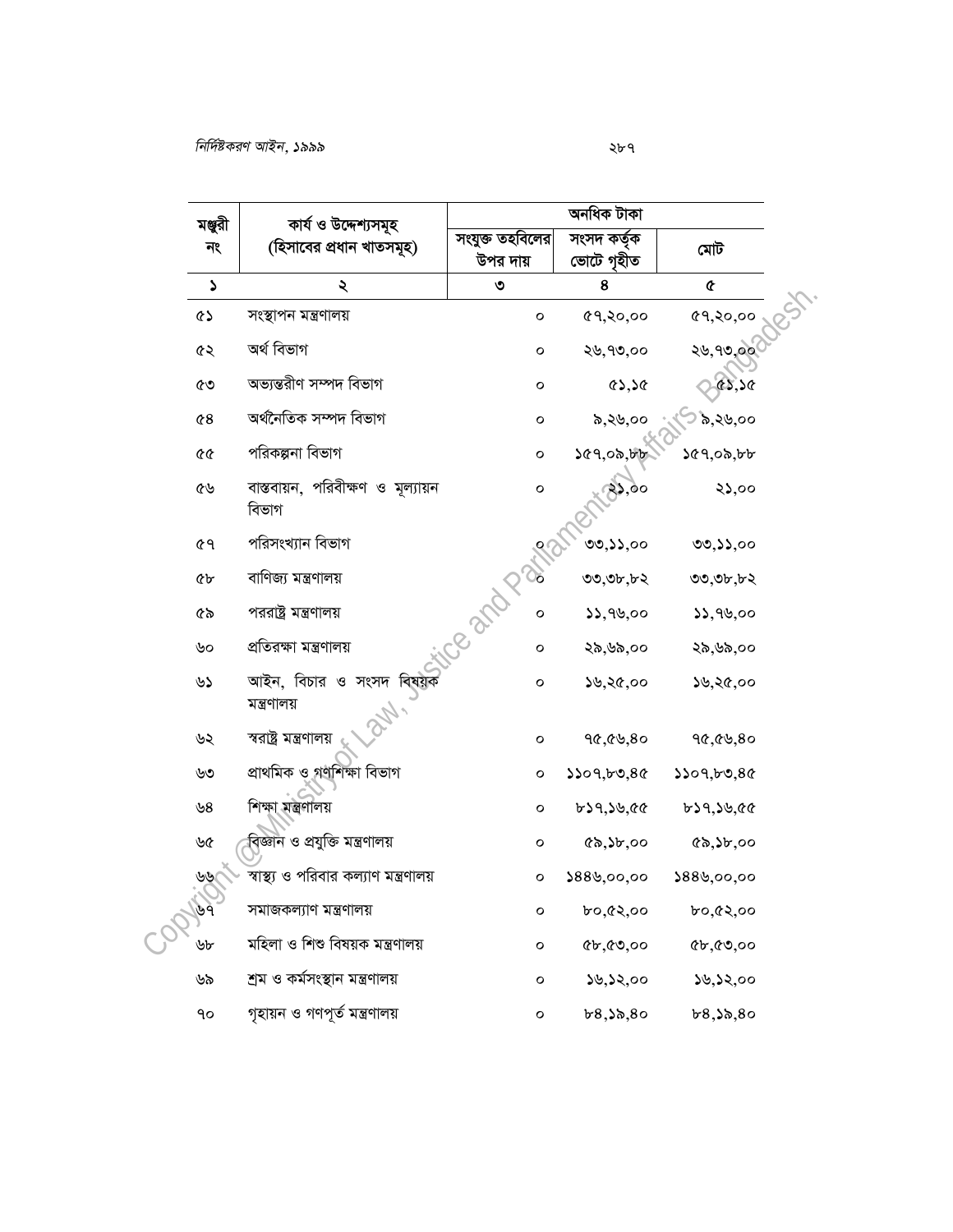| মঞ্জুরী               | কাৰ্য ও উদ্দেশ্যসমূহ                 | অনধিক টাকা                  |                            |                                   |
|-----------------------|--------------------------------------|-----------------------------|----------------------------|-----------------------------------|
| নং                    | (হিসাবের প্রধান খাতসমূহ)             | সংযুক্ত তহবিলের<br>উপর দায় | সংসদ কৰ্তৃক<br>ভোটে গৃহীত  | মোট                               |
| $\blacktriangleright$ | ২                                    | ৩                           | 8                          | ¢                                 |
| 95                    | তথ্য মন্ত্ৰণালয়                     | $\mathbf{o}$                | ৯৫,০০,০০                   | ৯৫,০০,০০                          |
| ৭২                    | সংস্কৃতি বিষয়ক মন্ত্ৰণালয়          | о                           | ৩০,২৫,০০                   | ७०,२৫,००                          |
| ৭৩                    | ধৰ্ম বিষয়ক মন্ত্ৰণালয়              | $\mathbf{o}$                | ২৭,৬০,০০                   | ২৭,৬০,০০                          |
| 98                    | যুব ও ক্রীড়া মন্ত্রণালয়            | о                           | ১২৯,৮৮,০০                  | $\mathcal{R}$ , $b$ $b$ , $o$ $o$ |
| ዓ৫                    | স্থানীয় সরকার বিভাগ                 | $\circ$                     | ২৫৮৭,৬৯,০৫                 | ২৫৮৭,৬৯,০৫                        |
| ৭৬                    | পল্লী উন্নয়ন ও সমবায় মন্ত্রণালয়   | O                           | ১৭৬,৬৩,০০                  | ১৭৬,৬৩,০০                         |
| ۹۹                    | শিল্প মন্ত্ৰণালয়                    | $\circ$                     | ৬৫,৪৭,৭৬                   | 89,99                             |
| 9 <sub>b</sub>        | পাট মন্ত্ৰণালয়                      | PAL                         | ৯,০৮,০০                    | $\delta$ ,0 $\delta$ ,00          |
| ৭৯                    | বস্ত্ৰ মন্ত্ৰণালয়                   | Ο                           | 8¢,89,00                   | 8¢,89,00                          |
| ৮০                    | জ্গালানী ও খনিজ সম্পদ বিভাগ          | ifce and P.<br>О            | ৬৭০,০০,০০                  | ৬৭০,০০,০০                         |
| ৮১                    | কৃষি মন্ত্ৰণালয়                     | о                           | (22, 90, 00)               | (22, 90, 00)                      |
| ৮২                    | মৎস্য ও পশু সম্পদ মন্ত্ৰণালয়        | о                           | २०৫,८२,००                  | २०৫,८२,००                         |
| ৮৩                    | পরিবেশ ও বন মন্ত্রণালয়              | о                           | ১৬৪,৫৩,০০                  | ১৬৪,৫৩,০০                         |
| b8                    | ভূমি মন্ত্রণালয়                     | $\mathbf{o}$                | ৭৬,৬৫,০০                   | ৭৬,৬৫,০০                          |
| ৮৫                    | পানি সম্পদ মন্ত্ৰণালয়               | о                           | 500(8b,00)                 | 500(80,00)                        |
| ৮৬                    | খাদ্য মন্ত্ৰণালয়                    | о                           | 0,00,00                    | 0,00,00                           |
| b9                    | দুৰ্যোগ<br>ব্যবস্থাপনা<br>ও<br>ত্ৰাণ | о                           | ৮৩১,৩৫,০০                  | ৮৩১,৩৫,০০                         |
|                       | মন্ত্রণালয়                          |                             |                            |                                   |
| bb                    | সড়ক ও রেলপথ বিভাগ                   | о                           | $\delta b b, \delta 9,$ 00 | ১৮৮৮,৯৭,০০                        |
| ৮৯                    | যমুনা সেতু বিভাগ                     | $\mathbf{o}$                | 008,00,00                  | ৩০ $8,$ ০০,০০                     |
| ৯০                    | নৌ-পরিবহন মন্ত্রণালয়                | O                           | ৯৭,০০,০০                   | ৯৭,০০,০০                          |